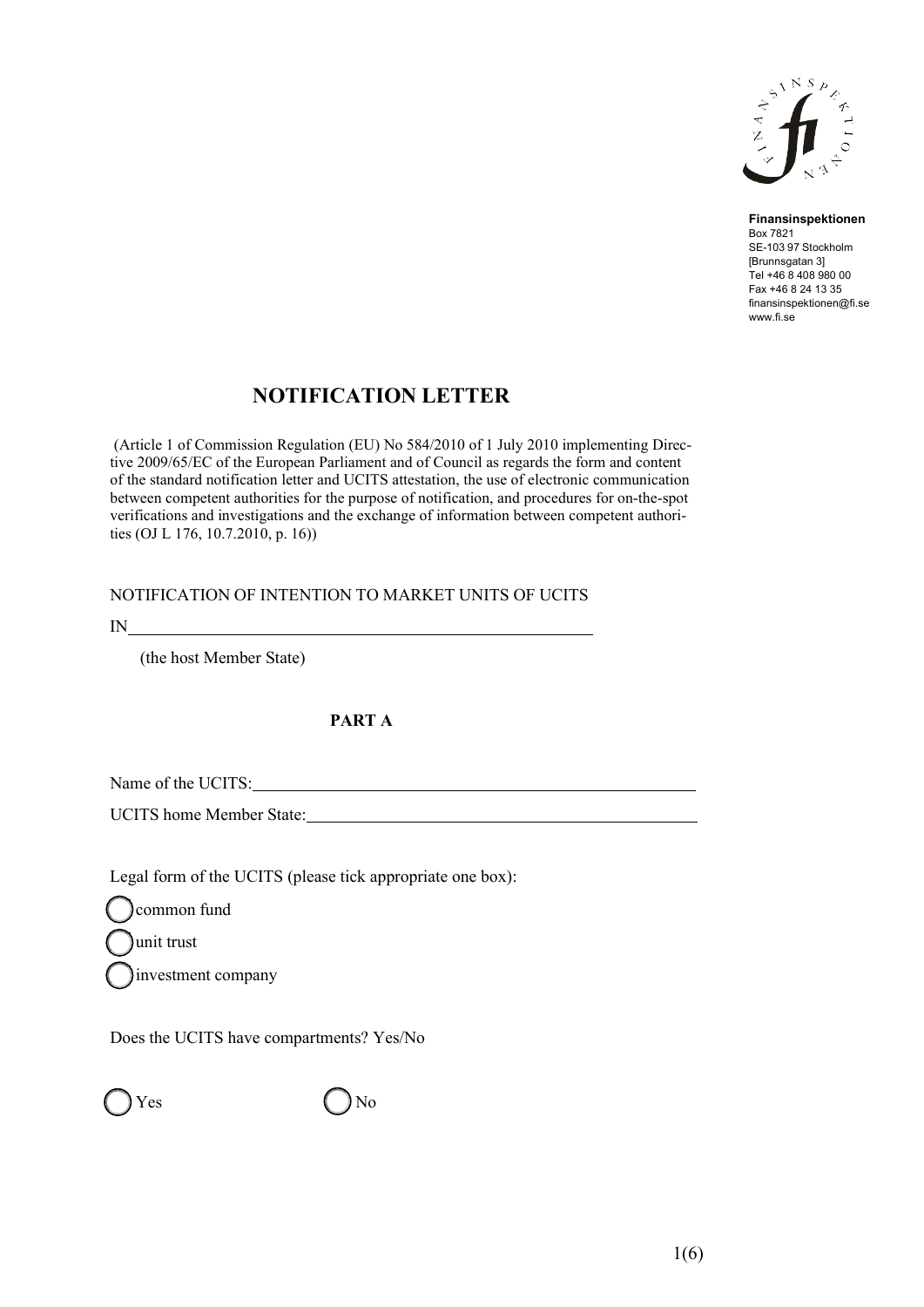| Name of the UCITS                       | Name of share     | Duration $(**)$ | Code num-<br>bers (***) |
|-----------------------------------------|-------------------|-----------------|-------------------------|
| and/or compartment(s) to                | class(es)         |                 |                         |
| be marketed in the<br>host Member State | to be marketed in |                 |                         |
|                                         | the               |                 |                         |
|                                         | host Member State |                 |                         |
|                                         | $(*)$             |                 |                         |
|                                         |                   |                 |                         |
|                                         |                   |                 |                         |
|                                         |                   |                 |                         |
|                                         |                   |                 |                         |
|                                         |                   |                 |                         |
|                                         |                   |                 |                         |
|                                         |                   |                 |                         |
|                                         |                   |                 |                         |
|                                         |                   |                 |                         |
|                                         |                   |                 |                         |
|                                         |                   |                 |                         |
|                                         |                   |                 |                         |
|                                         |                   |                 |                         |
|                                         |                   |                 |                         |
|                                         |                   |                 |                         |
|                                         |                   |                 |                         |
|                                         |                   |                 |                         |
|                                         |                   |                 |                         |
|                                         |                   |                 |                         |
|                                         |                   |                 |                         |
|                                         |                   |                 |                         |
|                                         |                   |                 |                         |
|                                         |                   |                 |                         |
|                                         |                   |                 |                         |
|                                         |                   |                 |                         |
|                                         |                   |                 |                         |
|                                         |                   |                 |                         |
|                                         |                   |                 |                         |
|                                         |                   |                 |                         |
|                                         |                   |                 |                         |
|                                         |                   |                 |                         |
|                                         |                   |                 |                         |
|                                         |                   |                 |                         |
|                                         |                   |                 |                         |

(\*) If the UCITS intends to market only certain share classes, it should list only those classes

(\*\*) If applicable

(\*\*\*) If applicable (e.g. ISIN)

Name of the management company/self-managed investment company:

Management company's home Member State: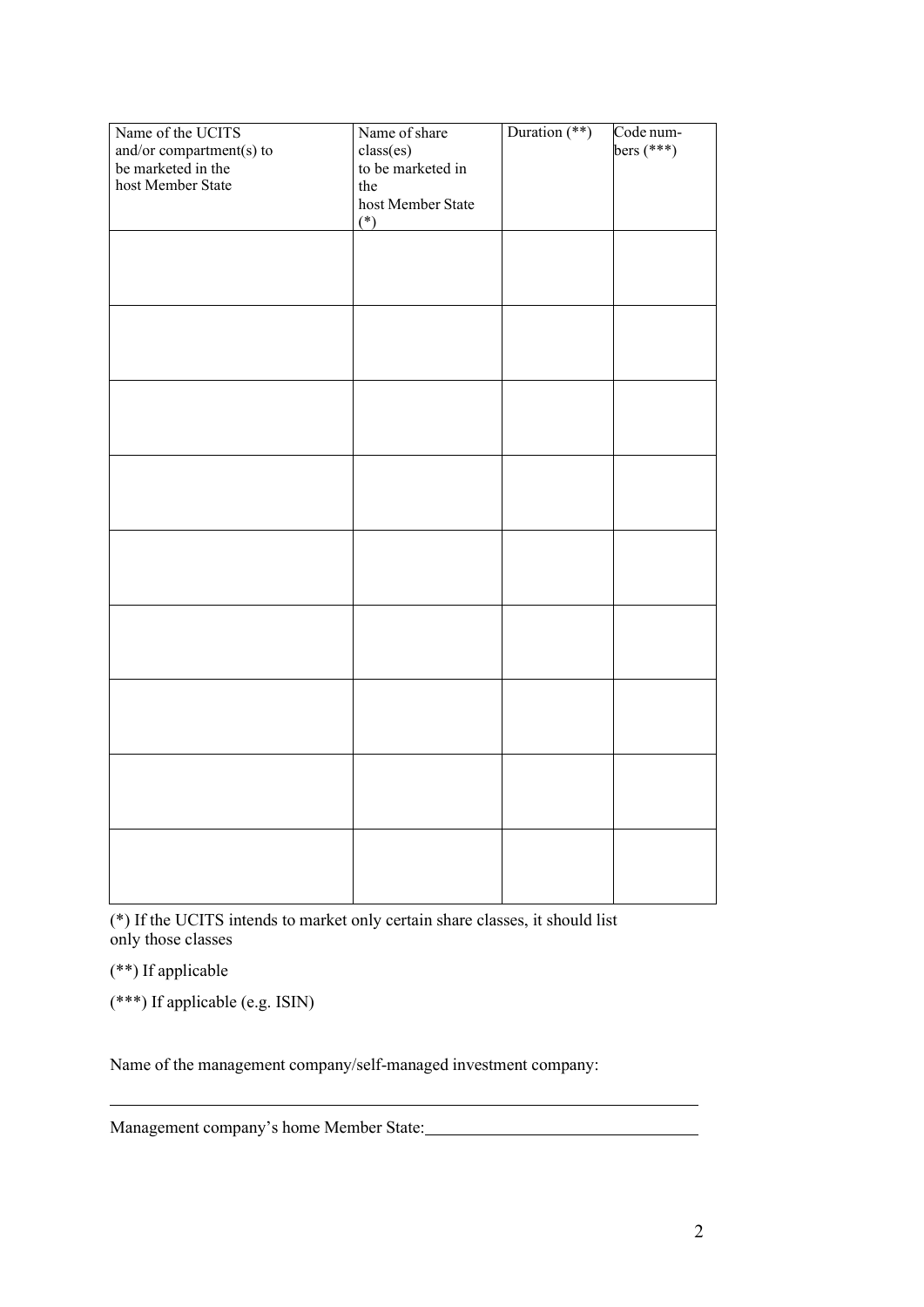Address and registered office/domicile if different from address:

Details of management company's website:

Details of contact person at the management company:

| Name/Position:    |
|-------------------|
| Telephone number: |
| E-mail address:   |
| Fax number:       |

Contact point for the transmission of the invoice or for the communication of any applicable regulatory fee or charges (if different)<sup>1</sup>:

| Name/Position:                          |  |
|-----------------------------------------|--|
| Address for<br>correspondence:          |  |
| Telephone number:                       |  |
| Email address:                          |  |
| Duration of the company, if applicable: |  |

Scope of activities of the management company in the UCITS host Member State:

Additional information about the UCITS (if necessary):

#### **Facilities to investors**

In accordance with Article 93(1) of Directive 2009/65/EC, please fill-in the following table to provide information on the facilities to perform the tasks referred to in Article 92(1) of this Directive:

<span id="page-2-0"></span> $<sup>1</sup>$  Please indicate a single contact point for the transmission of the invoice or for the communication of any applicable regulatory fee or charge</sup> referred to in Article 9 of Regulation (EU) 2019/1156 and in Article 2 of the Commission Implementing Regulation (EU) 2021/955.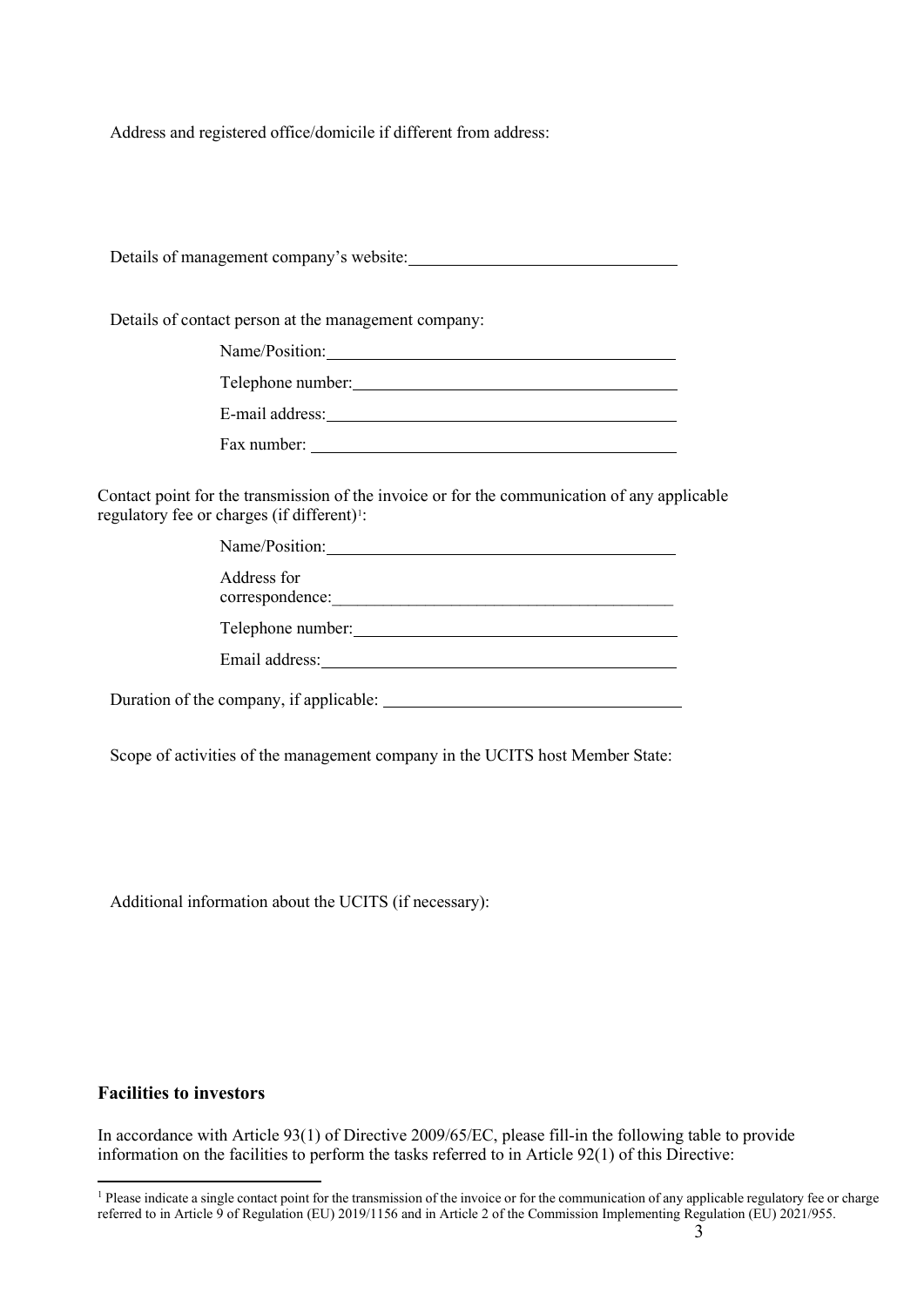| <b>Tasks</b>                        | Information on the facilities<br>performing the tasks | Name/legal form/registered<br>office/ address, e-mail and<br>telephone number for<br>correspondence of the person<br>responsible to provide the<br>facilities |
|-------------------------------------|-------------------------------------------------------|---------------------------------------------------------------------------------------------------------------------------------------------------------------|
| Process subscriptions, repurchase   |                                                       |                                                                                                                                                               |
| and redemption orders and make      |                                                       |                                                                                                                                                               |
| other payments to unit-holders      |                                                       |                                                                                                                                                               |
| relating to the units of the UCITS  |                                                       |                                                                                                                                                               |
| Provide investors with information  |                                                       |                                                                                                                                                               |
| on how orders can be made and       |                                                       |                                                                                                                                                               |
| how repurchase and redemption       |                                                       |                                                                                                                                                               |
| proceeds are paid                   |                                                       |                                                                                                                                                               |
| Facilitate the handling of          |                                                       |                                                                                                                                                               |
| information and access to           |                                                       |                                                                                                                                                               |
| procedures and arrangements         |                                                       |                                                                                                                                                               |
| referred to in Article 15 of        |                                                       |                                                                                                                                                               |
| Directive 2009/65/EC relating to    |                                                       |                                                                                                                                                               |
| investors' exercise of their rights |                                                       |                                                                                                                                                               |
| Make the information and            |                                                       |                                                                                                                                                               |
| documents required pursuant to      |                                                       |                                                                                                                                                               |
| Chapter IX of Directive             |                                                       |                                                                                                                                                               |
| 2009/65/EC available to investors   |                                                       |                                                                                                                                                               |
| Provide investors with information  |                                                       |                                                                                                                                                               |
| relevant to the tasks that the      |                                                       |                                                                                                                                                               |
| facilities perform in a durable     |                                                       |                                                                                                                                                               |
| medium                              |                                                       |                                                                                                                                                               |

#### *Attachments*

(1) The latest version of the fund rules or instruments of incorporation, translated if necessary in accordance with Article 94(1)(c) of Directive 2009/65/EC.

(Title of document or name of electronic file attachment)

(2) The latest version of the prospectus, translated if necessary in accordance with Article 94(1)(c) of Directive 2009/65/EC.

(Title of document or name of electronic file attachment)

(3) The latest version of the key investor information, translated if necessary in accordance with Article 94(1)(b) of Directive 2009/65/EC.

(Title of document or name of electronic file attachment)

(4) The latest published annual report and any subsequent half-yearly report, translated if necessary in accordance with Article 94(1)(c) of Directive 2009/65/EC.

(Title of document or name of electronic file attachment)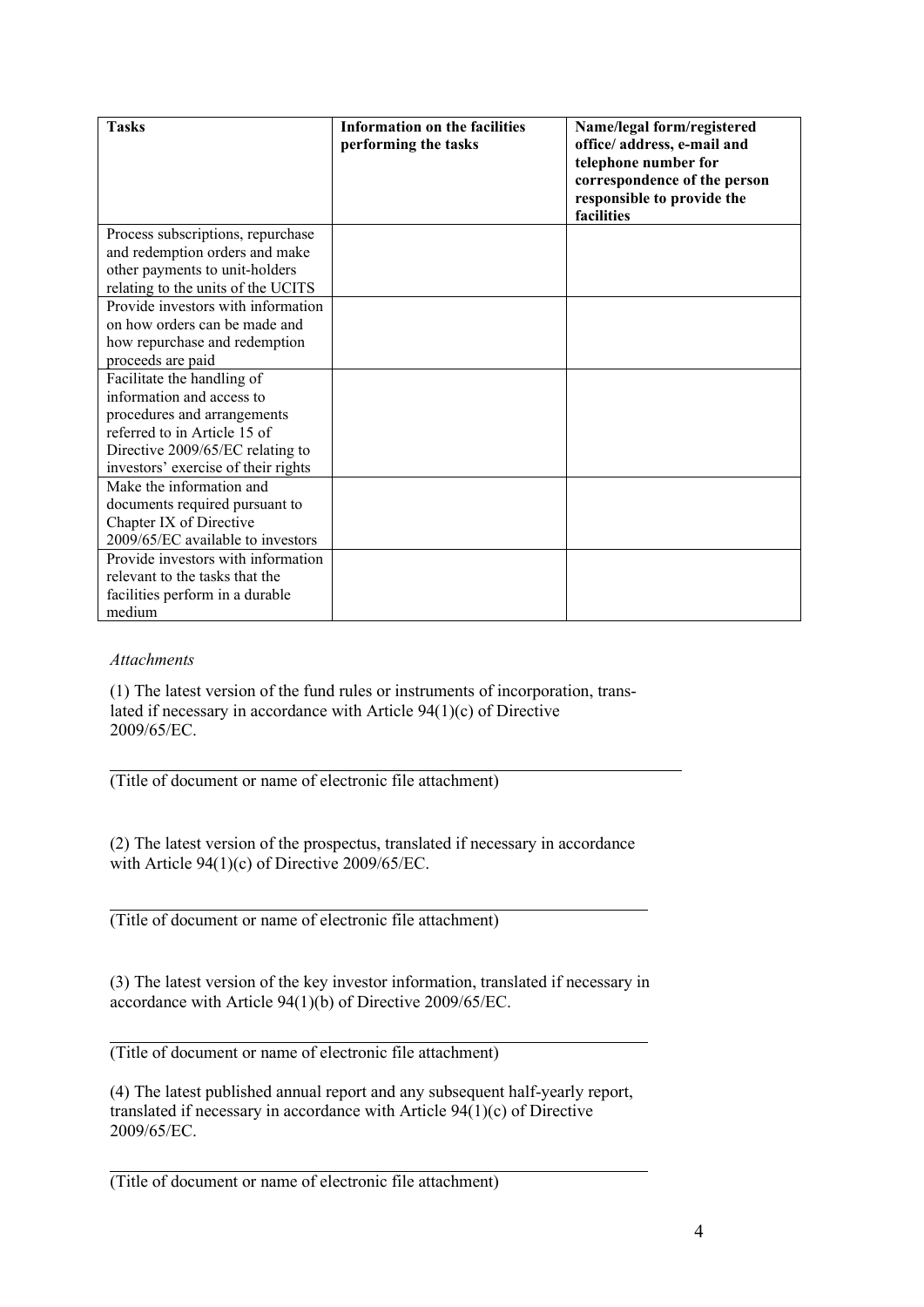#### *Note:*

The latest versions of the required documents listed above must be attached to this letter for onward transmission by the competent authorities of the UCITS home Member State, even if copies have previously been provided to that authority. If any of the documents have previously been sent to the competent authorities of the UCITS host Member State and remain valid, the notification letter may refer to that fact.

Indicate where the latest electronic copies of the attachments can be obtained in future:

#### **PART B**

The following information is provided in conformity with the national laws and regulations of the UCITS host Member State in relation to the marketing of units of UCITS in that Member State.

UCITS shall refer to the website of the competent authorities of each Member State for details of which items of information shall be provided in this section. A list of relevant website addresses is available at [www.esma.europa.eu.](http://www.esma.europa.eu/)

1. Arrangements made for marketing of units of UCITS

Units of the UCITS/UCITS compartments will be marketed by:

The management company that manages the UCITS

any other management company authorised under Directive 2009/65/EC

 $\Box$  credit institutions

authorised investments firms or advisers

other bodies

- $(1)$
- $(2)$
- (3)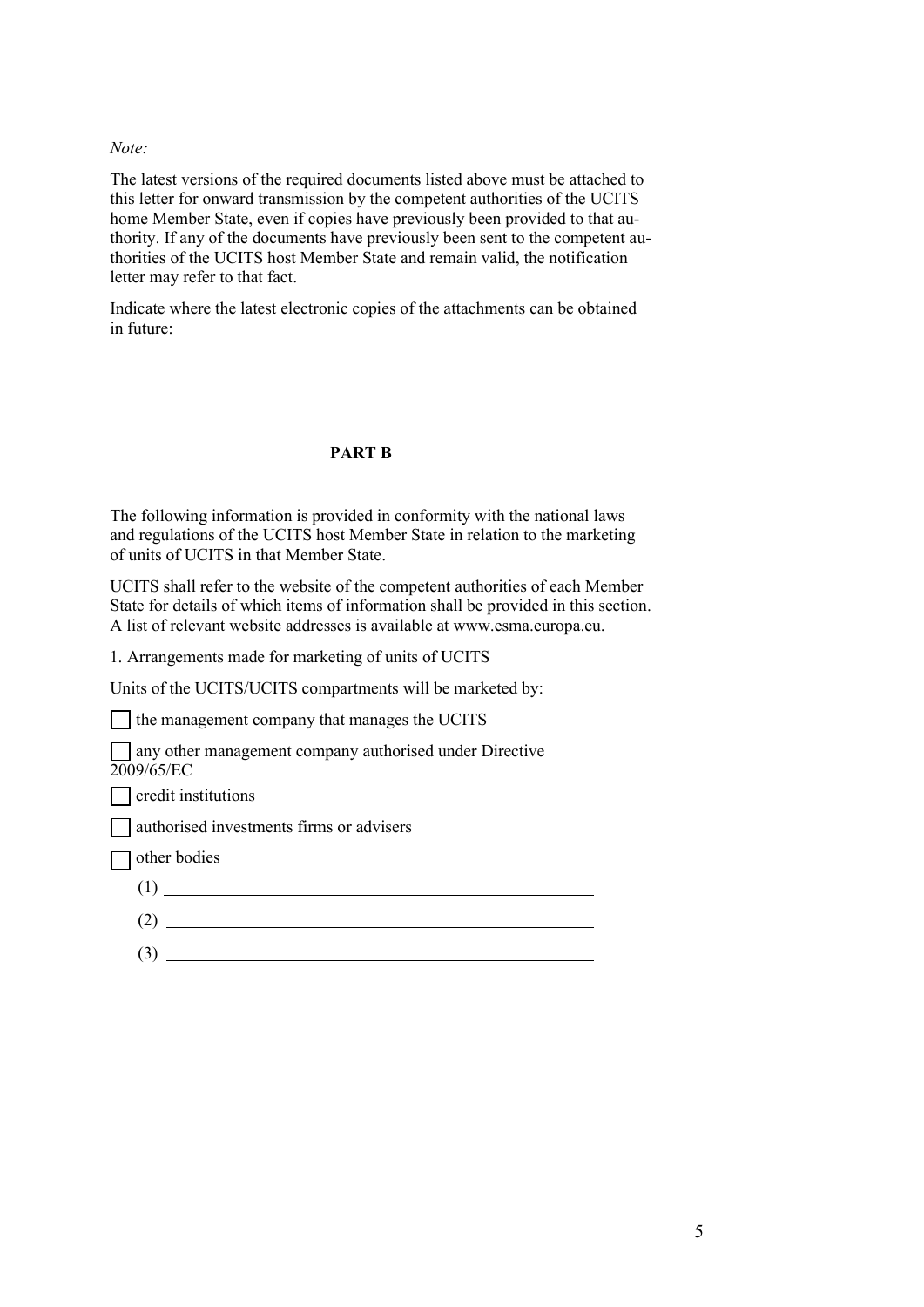2. Other information required by the competent authorities of the host Member State in accordance with Article 91(3) of Directive 2009/65/EC

Include (if required by the UCITS host Member State):

 $\Box$  details of any additional information to be disclosed to unit-holders or their agents;

in case a UCITS makes use of any exemptions from rules or requirements applicable in the UCITS host Member State in relation to marketing arrangements for the UCITS, a specific share class or any category of investors, details of the use made of such exemptions;

If required by the UCITS host Member State, evidence of payment due to the competent authorities of the host Member State:

## **PART C**

### **Confirmation by the UCITS**

We hereby confirm that the documents attached to this notification letter contain all relevant information as provided for in the Directive 2009/65/EC. The text of each document is the same as that previously submitted to the competent authorities of the home Member State, or is a translation that faithfully reflects that text.

**Date**:

**Signature:**

(Authorised signatory of the UCITS or a third person empowered by a written mandate to act on behalf of the notifying UCITS)